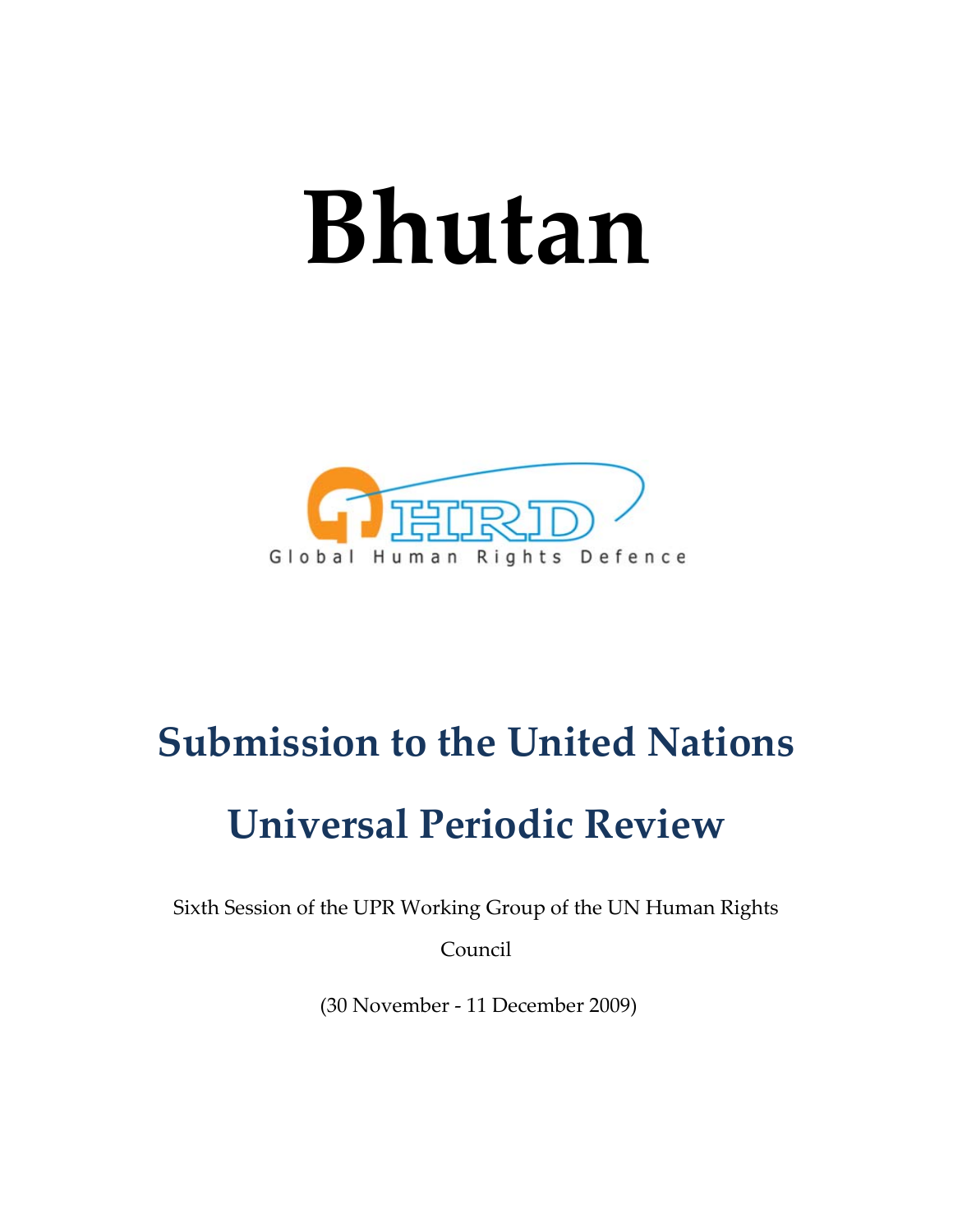#### *Introductory Executive Summary*

*This Global Human Rights Defence Submission presents information on the Bhutan's Human Rights situation for the Universal Periodic Review Working Group of the Human Rights Council, and according to the 'General Guidelines for the Preparation of Information under the Universal Periodic Review'. In the first section is introduced a general assessment of the situation of human rights we have witnessed from our Organization, together with relevant Global Human Rights Defence considerations. In section two the framework of rights is analyzed through specific consideration of the acts of commission and omission against human rights in Bhutan, from the right to liberty and security of the person, the administration of justice, fair trial and prison conditions, minority rights, fundamental freedoms, participation rights and access to information, and the protection of family, labour, education, equality and non-discrimination. Finally relevant recommendations are issued, and an Annex for further reference of Global Human Rights Defence Bhutan is enclosed, with relevant activities and cases.*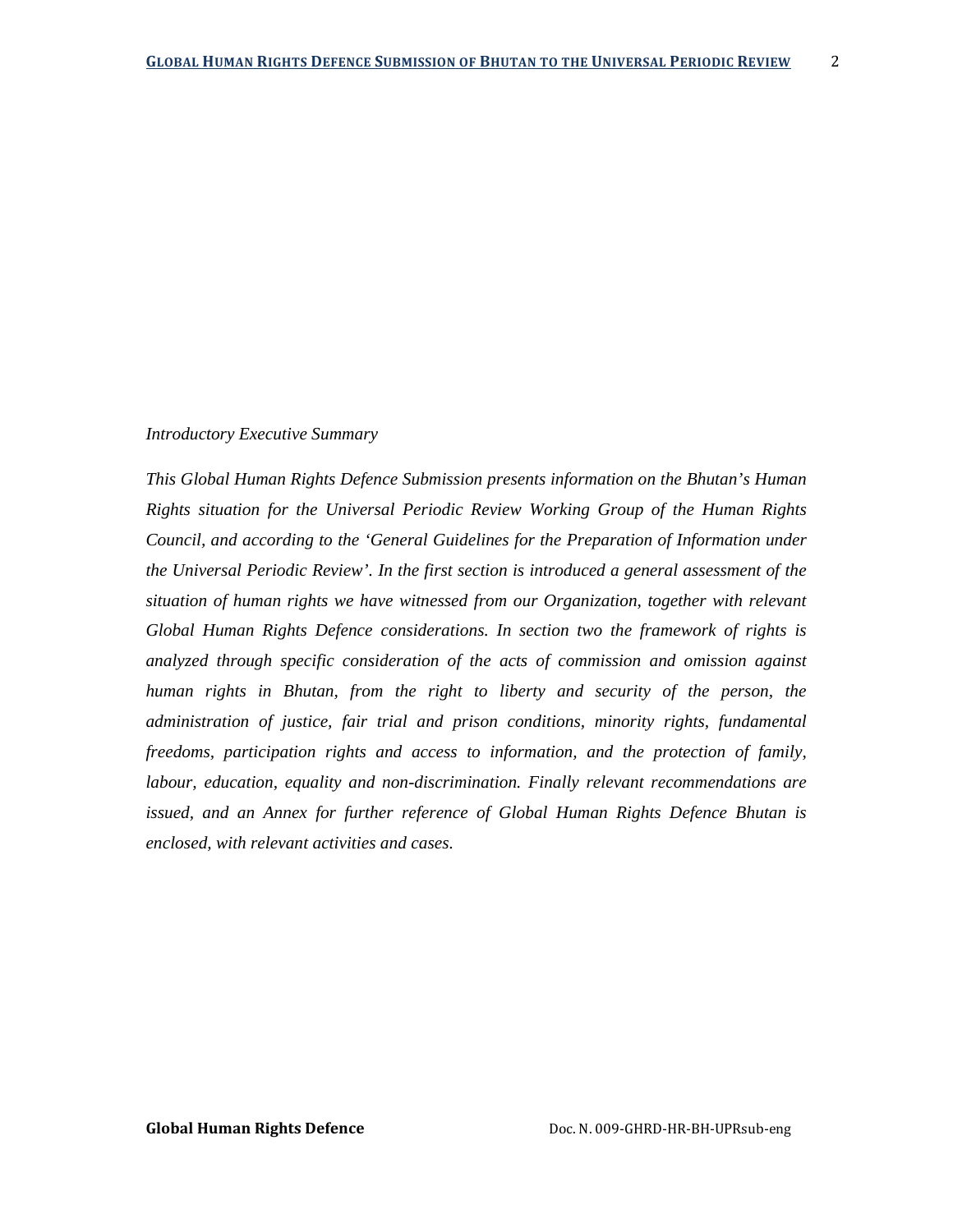### **Bhutan**

**Global Human Rights Defence Submission to the United Nations Universal Periodic Review**

**Sixth Session of the UPR Working Group of the UN Human Rights Council (30 November - 11 December 2009)** 

#### **1. General Framework of Global Human Rights Defence in Bhutan**

This Submission is the result of the compilation of Global Human Rights Defence (GHRD) human rights information of Bhutan in our Head Office in The Hague. GHRD observations in Bhutan come from representatives and collaborators in the field, regional observers in India and Nepal, individual cases filed in the Organization, and individual resettlement programs along with other programs in the field. The GHRD Bhutan Chapter has been headed from 2005 by the representative of the Organization, assisted by a co-worker, along with camp volunteers and camp advisors, making up the total number of its force of 23 members, although at present in the process of being restructured.

GHRD representatives have witnessed numerous human rights violations, and through contact with Bhutanese collected numerous supporting testimonies of the situation in Bhutan prior to 1990s, and the situation of minorities in Bhutan, as in refugee camps from 1990s, to the present day. Our collaborating Organizations have also further declared the State repression against the minorities, especially Lhotshampas, either in the camps, or in the South part of Bhutan, particularly since the development of the 'one nation, one people' policy backed in the 'New Citizenship Act of 1985'.

GHRD, our national and regional observers, together with our collaborating organizations through advocacy and programs have witnessed numerous cases of arbitrary arrests, torture, degrading treatments, and harassment from Bhutanese security forces, deplorable prison

**Global Human Rights Defence** Doc. N. 009‐GHRD‐HR‐BH‐UPRsub‐eng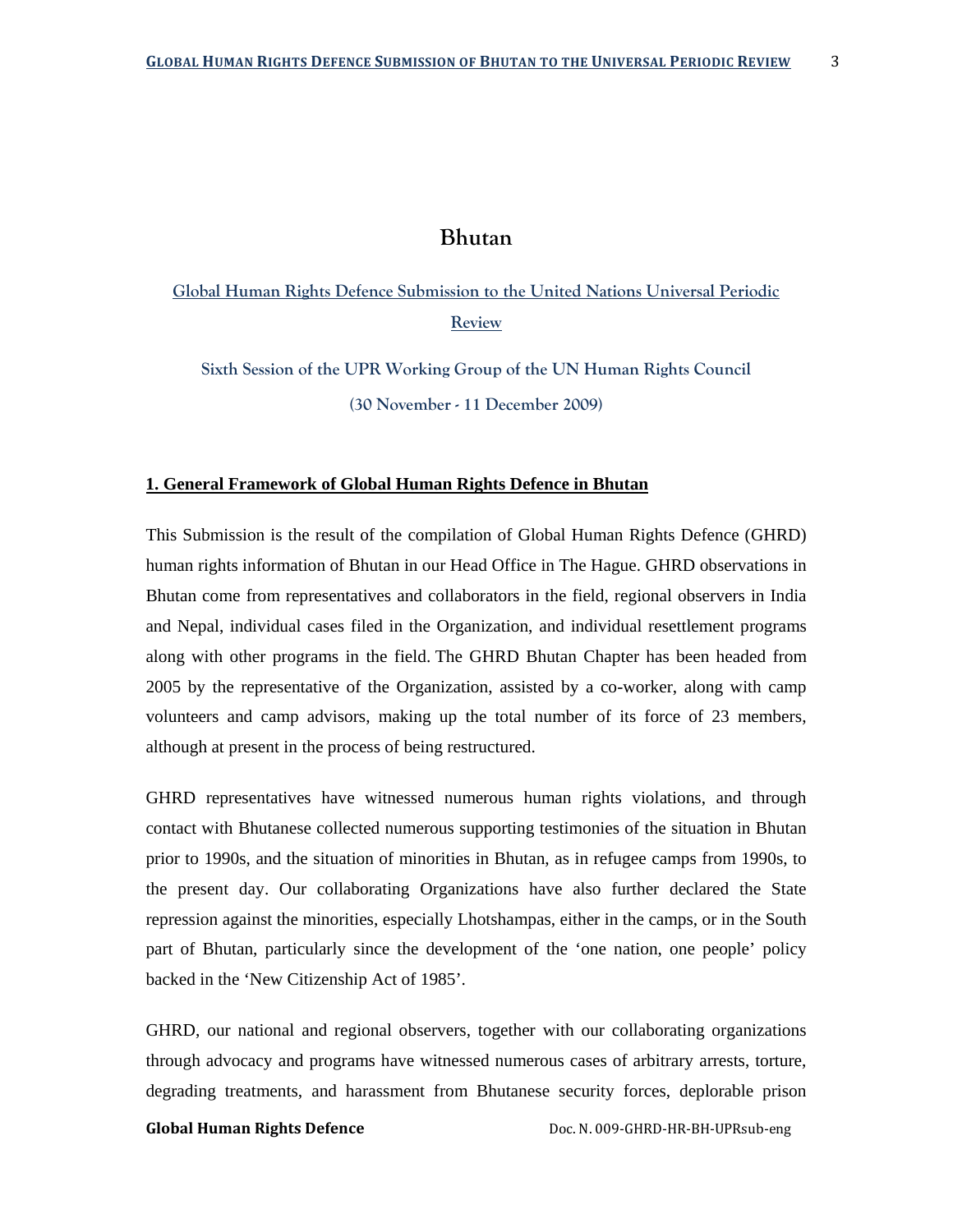conditions, numerous failures of the right to a fair trial, forced evictions and destruction of property, signing of voluntary migration forms, confiscation of citizenship cards, termination of employment, closure of schools, restrictions in health services, among several bans on movement, information and essential commodities.

#### **2. Commissions and Omissions against Human Rights in Bhutan**

#### **Liberty and Security of the Person**

GHRD has recently witnessed numerous cases of arbitrary arrest, torture and degrading treatments and thus, a context of failure of the Kingdom of Bhutan to protect their population. In the context of threats by the opposing parties and before the past elections, the Government tightened the security measures, and deployment of police. Nevertheless, this instead of increasing the sense of security in the population, brought fears to locals, particularly in the South, surging from the intentions of young people mass-recruitment while<sup>1</sup>, on the other hand, arbitrary arresting and charging on grounds of 'anti-national activities'. Concretely, GHRD received reports of 30 cases of persons detained on grounds of involvement with the opposing parties by police and military forces in the South of Bhutan in 2007.

Furthermore, GHRD through advocacy and monitoring has witnessed the historical backing of this trend with numerous detentions and beatings, imposition of the national dress, legal proceedings only in Dzongkha language and with imposition of charges, both in the period of 1990-92 and in 1997. Specifically, in this tragic moment before mass-exile and after demonstrations. A great concern is for the situations around the Sharbhang Central School and the Gylephug Family Planning Centre, transformed into improvised army camps, where inhumane treatments and torture, threats and conditions of reclusion have been imposed for long time.

#### **Administration of Justice, Rule of Law and Prison Conditions.**

The above-mentioned were not brought before courts for trial, nor were family members allowed to visit or to know of their location, while children were left to take care of themselves after their parents were arrested. GHRD has received serious restrictions to access

<sup>&</sup>lt;sup>1</sup> Statement of the Royal Bhutan Police Colonel Bato Tshering in the 87 National Assembly.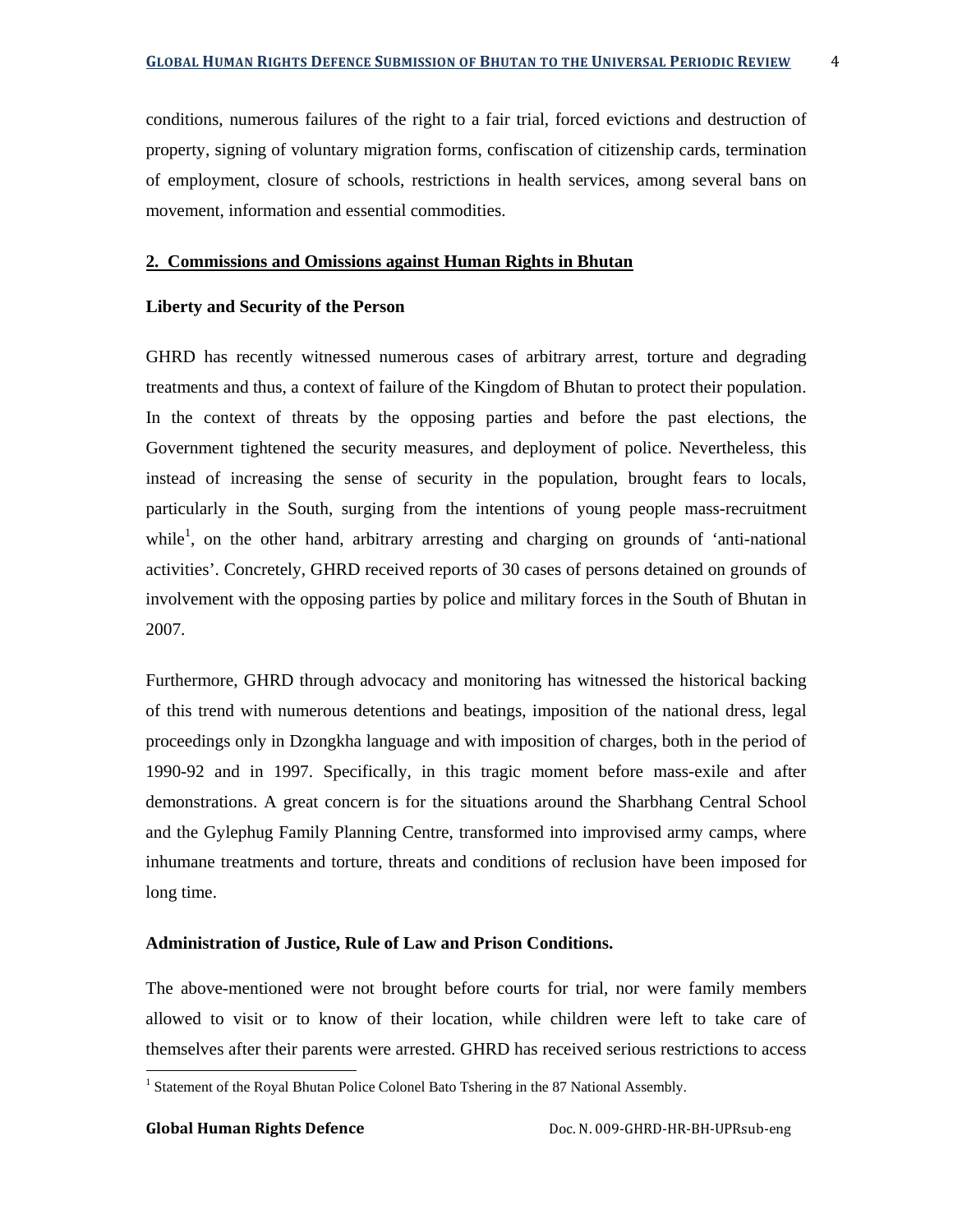to their prison conditions. Evidence allocates these prisoners in Samtse State Jail, were they continue to be under suspicion of being submitted to torture and inhumane treatments.

This tendency of law enforcement in Bhutan has been corroborated by GHRD in other prisons such as in Thimpu, Gylephug and Samdrup Jongkhar State Jails, with multiple cases of 'deteriorated' convicts in poor mental and health conditions, as result of torture and degrading treatments. Moreover, GHRD has witnessed forced acceptance of allegations brought upon them. Convicts of all faiths are obliged to compulsory attendance at the Buddhist prayers when food is provided. In addition, some Hindu prisoners were forced to eat meat. Furthermore, several convicts were released under the condition that they leave the country under threats of re-arrest.

#### **Minority Rights**

The GHRD concerns for minority rights in Bhutan are for the Hindu and Nepalese, within the context of the Buddhist majority. These minorities are the main target group of human rights omissions and commissions from the Kingdom of Bhutan. Furthermore, these minorities suffered abuses that are extensive and resemble those of the refugee camps in Nepal, as manifested by the UN High Commissioner for Refugees mission, and identified in Bhutan's relocation of refugees through third country resettlements in which GHRD has been in close participation. The cultural minorities mainly in the South of Bhutan receive the main and most serious breach of their rights exposed in this GHRD submission.

#### **Fundamental Freedoms, Participation Rights and Access to Information**

GHRD is concerned that only two political parties with broadly similar policies were allowed by the Government to register and stand for election. The claim of a democratic state can be questioned as the only established parties are led by close relatives and confidants of the King. No political parties, such as the National Front for Democracy in Bhutan in exile, were invited to take part in the elections. Repression to numerous ideologies is observed in Bhutan. Democracy defendants have been largely excluded, and many continue to languish both in exile and in Bhutan's prisons. Furthermore, more than 100,000 Bhutanese were excluded from the elections. Bhutanese refugees in exile and/or political prisoners, and allegedly 80,000 citizens were deprived of their adult franchise on the pretext of not having 'security clearance', while the Kingdom of Bhutan has refused initiatives of international democratic monitoring.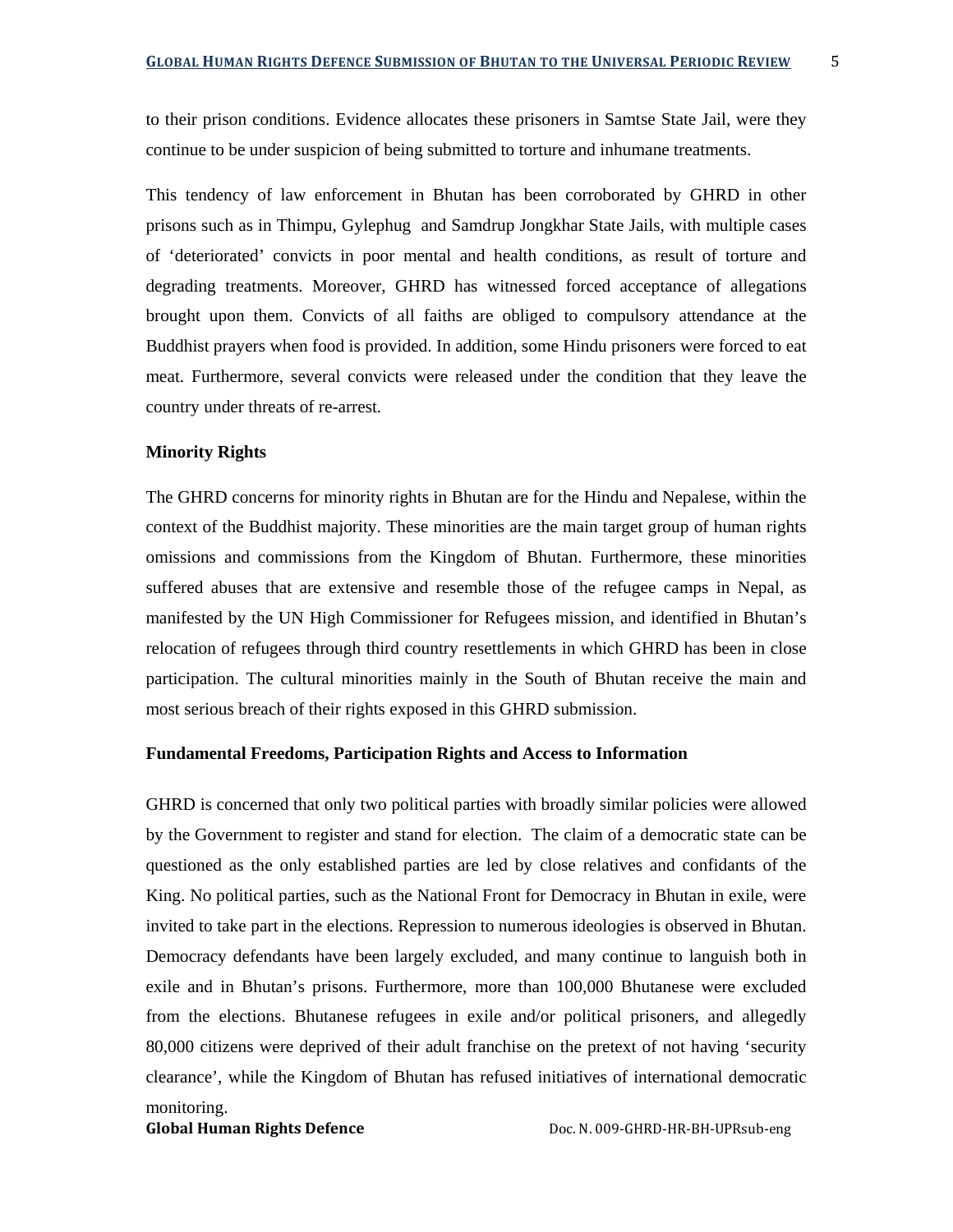Concerning press freedom, in Bhutan can only be achieved with journalists 'showing responsibility<sup>2</sup>. As witnessed by GHRD, and collaborators such as the Association of Press Freedom Activists (AFPA) in Bhutan, the right of information is far to be achieved. Despite the fact that restriction on foreign newspapers have drastically decreased<sup>3</sup> and foreign journalism has some access in Bhutan<sup>4</sup>, the Kingdom nevertheless has applied and intends to extend serious restrictions on the freedom and access to information. Furthermore, the majority of people do not have access to media, that together with high rates of illiteracy cause the major circumstances for the restricted public access to information. In Bhutan TV was banned until 1999 and all media censored and strictly controlled. In November 1<sup>st</sup> of 2007, the Bhutan InfoCom and Media Authority banned transmission of the sports channel and entertainment channels such as MTV, FTV, Aajtak, CNN, Fashion TV, Zee Network and several Indian channels because of the 'eroding effect' on Bhutanese culture. Furthermore the Government blocked two websites, the www.bhutantimes.com and www.bhutandaily.com due to 'threats to the sovereignty' of the Kingdom. Other publications such as the Bhutan Reporter, or the Bhutan Jagaran, are surviving thanks to foreign assistance, as provided by GHRD. As jointly observed with APFA Bhutan, some efforts have been intended such as training sessions from the Government to Government-owned and private media<sup>5</sup>. However, the legality on information through the Media Act and Constitution have little provisions that guarantee media freedom and the right to information, speech and expression $6$ .

#### **Protection of Family, Labour, Education and Equality and Non-Discrimination.**

GHRD has witnessed severe restrictions since 1990 on citizenship rights in Bhutan, such as to obtain a national identity card, residential permits, and marriage certificates. After the protests of 1990, the No-Objection Certificate (NOC) or a police clearance was made

<sup>&</sup>lt;sup>2</sup> Statement of Prime Minister Lyonpo Sangay Ngedup in 2006.

 $3$  Indian and foreign nnewspapers are available at Paro, Thimpu, Puentsholing and few other cities.

<sup>4</sup> Although Nationals are restricted to work with foreign media, recently media agencies like Indo Asian News Service, and British Broadcasting Corporation produce reports on Bhutanese events frequently.

<sup>&</sup>lt;sup>5</sup> 40 journalists were trained to cover elections, campaigns and events of the National Council and National Assembly, and in April 2007 as well on women and children issues.

<sup>&</sup>lt;sup>6</sup> Article 7 of the Constitution has provisions defending the rights and freedoms of information, press, thoughts and beliefs, however these provisions contain successive further restrictions like in Article 6 with the termination of citizenship if found speaking against the king, country, or 'people', exclusions of the press to the National Assembly and National Council and Members of the Parliament as regarded in Article 10, through disclosure of State information received, or under the general application of the emergency section of Article 33. In addition, the 2006 Media Act ignores consultation and security of journalists, empowers the non disclosure of information with negative impact on national interest in Article 13, and makes further suspensions under emergency situation through Article 14. Last although not least, Article 15 declares unlimited censorship on media contents.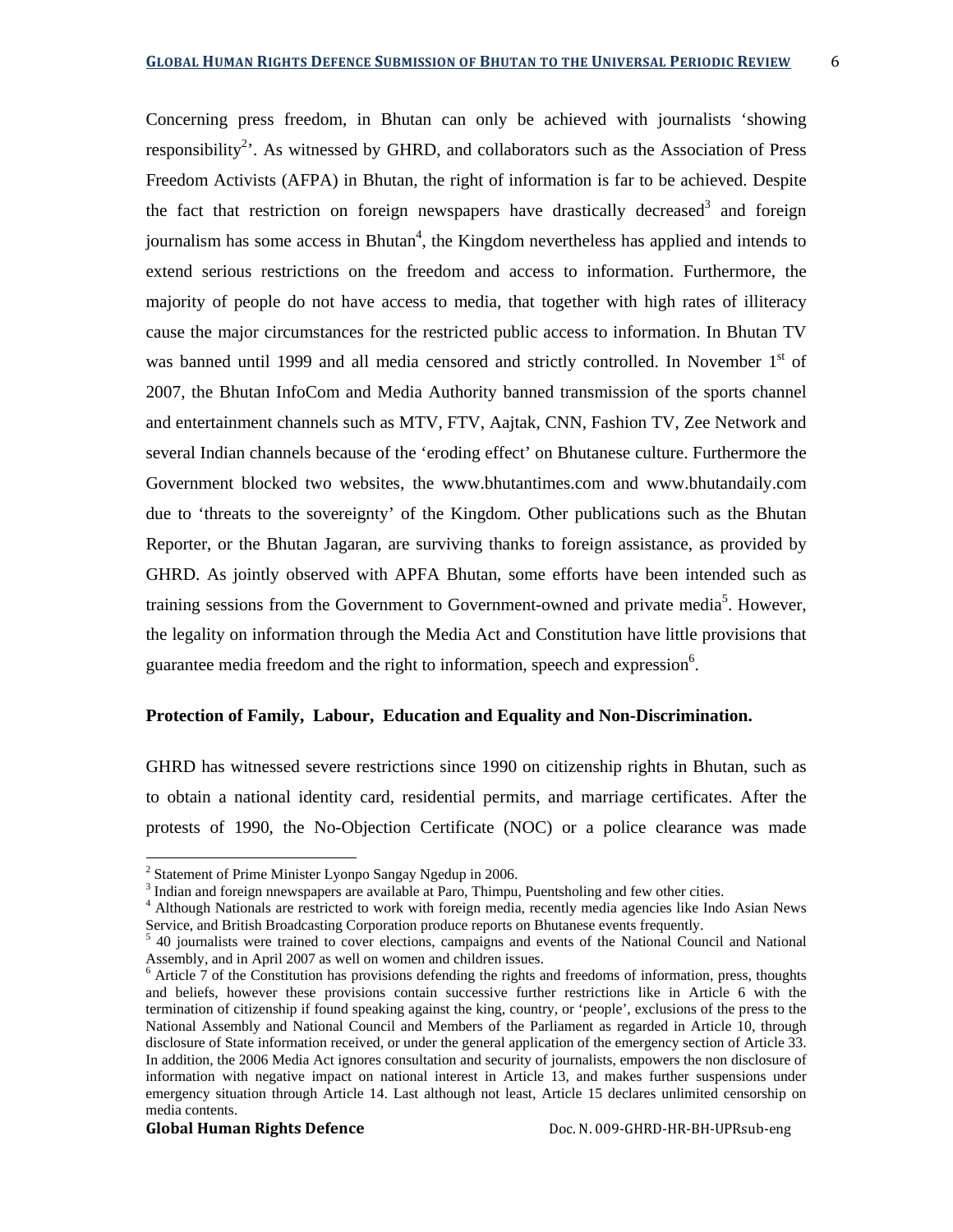mandatory to all Southern Bhutanese in order to work, obtain licences or attend school. According to the Association of Human Rights Activists in Bhutan, and the testimonies received, NOC was denied to the Southern Bhutanese and the majority of schools in Southern Bhutan were closed down, which deprived approximately 30,000 Southern Bhutanese school children of their right to education.

The participation of women in education is also reduced, and thus their independence and representation in governance. Furthermore, the marriage age increases the dependent position, being set at 15 years old. As argued by CEDAW, it is also worrying the large acceptance of stereotypes and traditional perceptions. Although there is some improvement in school enrolment and property rights of women in Bhutan, the main witnessed breaches of human rights by GHRD against women in Bhutan come from sexual abuse and trafficking, domestic and labour exploitation and violence, with limited access to work and policies. As also witnessed by Bhutan Women and Children Organization, the great majority of women in Bhutan are illiterate, and remains mostly engaged in agricultural activities. Especially in rural areas women suffer high mortality rates, health problems and restrictions to education, employment and decision-making. Nevertheless, the general context once again does not allow reliable statistics.

#### **3. Recommendations**

GHRD welcomes the official termination of absolute monarchy in Bhutan, however it is regretful that the democratic processes initiated have failed to uphold major democratic principles. In order to enable a human rights protective system and a democratic civil society to emerge in Bhutan, GHRD calls to end all arbitrary arrests and forms of torture, and recommends to the Government to ensure the right to a fair trial for all Bhutanese prisoners, while accepting responsibility of the Bhutanese citizens residing in Nepal, and thus removing all discriminatory policies affecting both minorities and refugee relatives. Furthermore, the Kingdom of Bhutan must reaffirm positive steps towards press freedom by ensuring and protecting information inspired by the principles of democracy and human rights through legality and practice, as a useful social educational instrument. The continuous repression of the opposition is a major obstacle for the emergence of democracy and human rights in Bhutan. The Kingdom of Bhutan must aspire to reconcile with all communities inside and